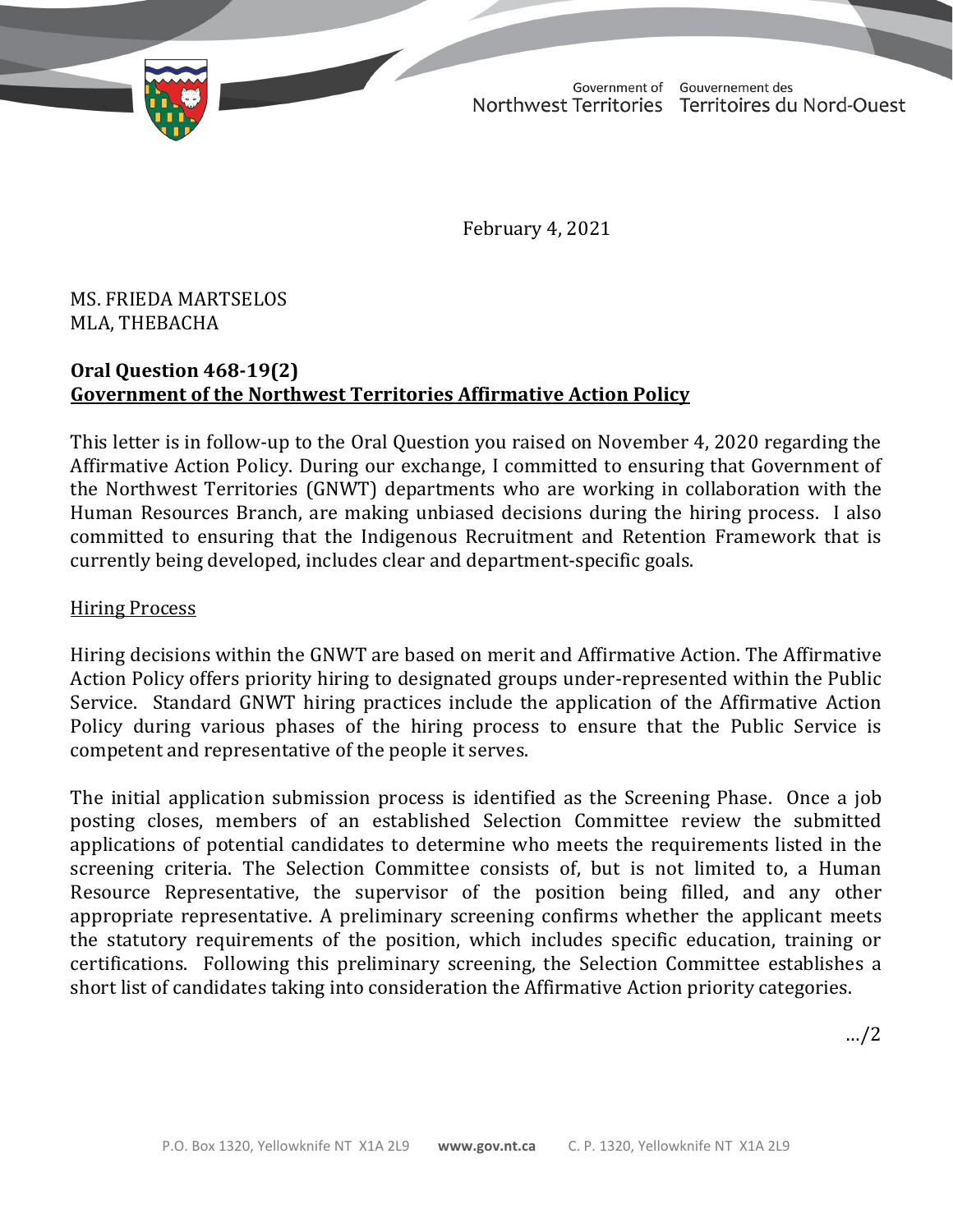The Assessment Phase assesses the candidate's suitability for the job through an interview and possibly an assignment. Assignments are evaluated based on a predetermined answer key approved by the Selection Committee. When an interview is conducted, each question is awarded points based on the response provided. Points are awarded for each question and based only on responses for that specific question, not toward other questions. The top candidate based on merit and Affirmative Action then undergoes a reference check. If necessary, applicants may be asked to confirm their Affirmative Action status.

Finally, the Appeal Phase determines if a procedural error occurred in the application of pertinent legislation, guidelines and procedures during the competition process that adversely affected an appellant's opportunity for appointment. A hearing may be conducted to review the process to ensure that procedural fairness occurred in the application of pertinent legislation, guidelines, directives and procedures.

## The Indigenous Recruitment and Retention Framework

The Indigenous Recruitment and Retention Framework (Framework) is currently under development. The Framework will support departmental priorities to achieve a culturally inclusive workplace; enhance Indigenous representation throughout GNWT departments; build capability and career development; and foster Indigenous leadership through talent management. The Framework will review current programs, tools, and resources to ensure that they are developed and are in compliance with the GNWT's commitment to achieve a representative workforce.

Current GNWT programs include:

- the Affirmative Action Policy
- the Indigenous Employee Advisory Committee
- the Indigenous Career Gateway Program
- the Regional Recruitment Program
- the Indigenous Management and Development Training Program

Feedback is also being sought from external partners to ensure those perspectives are considered. Engagement with Indigenous Governments resumed in January 2021, and the barriers they identified will be reviewed and considered as we develop the Framework.